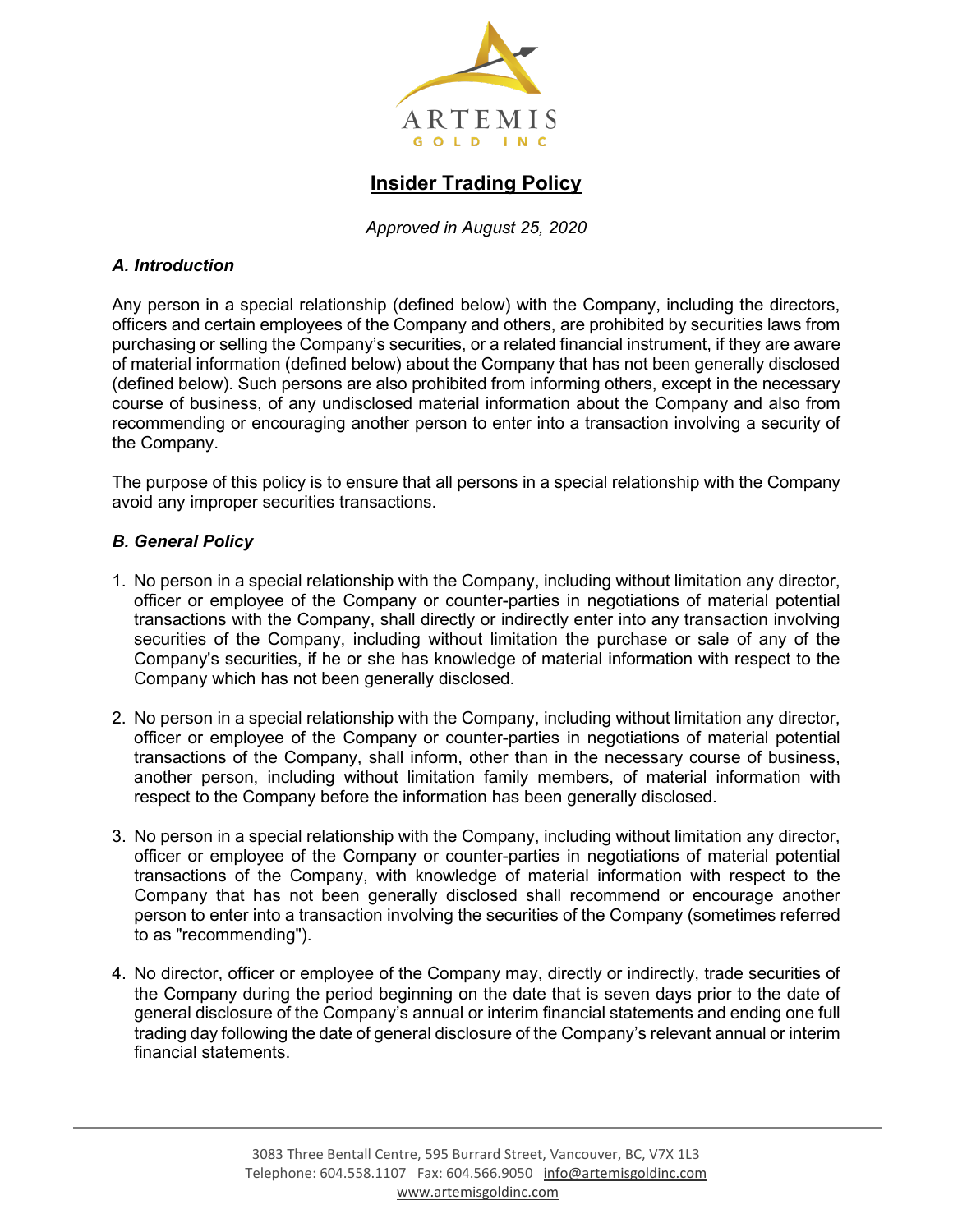- 5. No director, officer, employee, or key personnel of the Company may directly or indirectly trade securities of the Company during the period beginning immediately upon receipt of notification of a Company-imposed trading ban (sometimes referred to as a "blackout period") and ending one full trading day after the date of general disclosure of the relevant material information. The purpose of such blackout periods is to prevent persons who may be aware of undisclosed material information from trading the Company's securities until such information has been generally disclosed. The Company, through its Disclosure Policy Committee, will be responsible for determining the imposition, and setting the length, of any blackout period and notifying persons as appropriate.
- 6. No director, officer, employee, or key personnel of the Company may, during the period of time:
	- (a) commencing two weeks before the date of any regularly scheduled release of annual and/or quarterly financial information; and
	- (b) ending when the earnings for that quarter or year have been generally disclosed by way of a news release,

directly or indirectly trade securities of the Company (the "**Financial Blackout**"). Financial Blackout periods will also apply to all other employees with access to material undisclosed information, such as during periods when financial statements are being prepared but results have not yet been publicly disclosed. Notice of such blackout may or may not be communicated by issuance of a formal notice.

- 7. The Company, through its Disclosure Policy Committee, may also from time to time impose the suspension of trading by certain persons because of pending material developments known to the Company and not yet disclosed to the public. Such persons will include certain Company personnel and may also include external advisors such as legal counsel, technical advisors or consultants, investment dealers or advisors and counter-parties in negotiations of material potential transactions. In such an event, such notified persons are prohibited from directly or indirectly trading the Company's securities during such period and shall not disclose to others the fact of such suspension of trading or any material information known to the persons. In such cases, no reason for the trading suspension will generally be provided by the Company.
- 8. Outside parties privy to undisclosed material information concerning the Company must be informed by the individual with whom they are dealing that they must not disclose such information to anyone else, other than in the necessary course of business, and that they may not trade in the Company's securities until the information is generally disclosed.
- 9. Any director, officer or employee of the Company who wishes to execute a trade of any security of the Company, must pre-clear the transaction in writing (email is an acceptable form of writing) through the Company's Trading Policy Administrator, Chris Batalha, or in his absence, Nicholas Campbell. The confirmation from the Trading Policy Administrator will be valid for one week from the date the confirmation is sent, provided no notice of suspension of trading of securities has been provided during this period.

| Contact           | Email                           | <b>Telephone Number</b> |
|-------------------|---------------------------------|-------------------------|
| Chris Batalha     | chrisbatalha@artemisgoldinc.com | (778) 375-3127          |
| Nicholas Campbell | ncampbell@artemisgoldinc.com    | $(604)$ 697-6206        |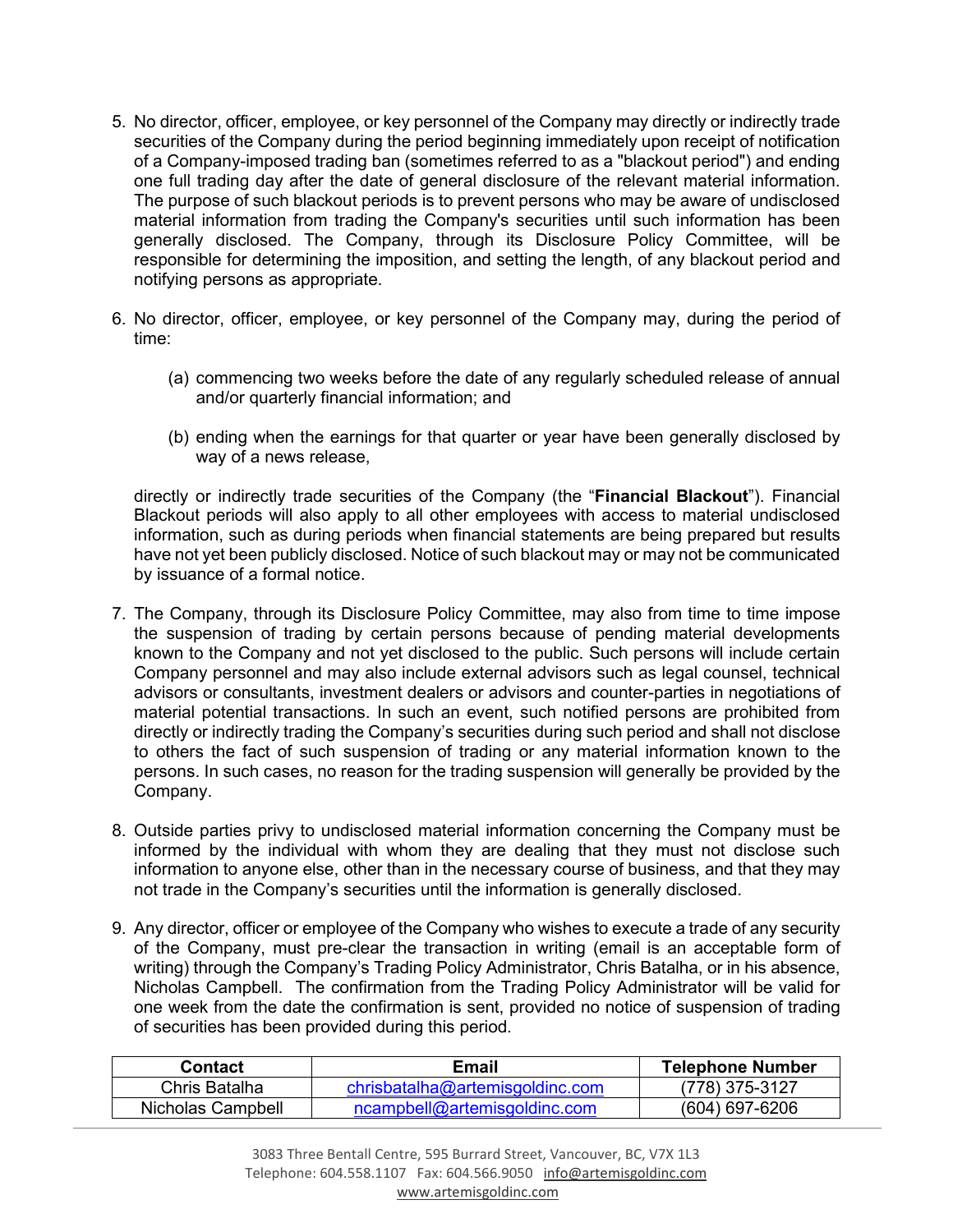# *C. Definitions and Guidelines*

- 1. "Company" means Artemis Gold Inc. and its subsidiaries.
- 2. "Corporate Disclosure Policy" means the Company's Corporate Disclosure Policy, as amended from time to time.
- 3. "Disclosure Policy Committee" means the Disclosure Policy Committee as established under the Corporate Disclosure Policy, as amended from time to time.
- 4. "generally disclosed" or "general disclosure" means that the information has been disseminated by the Company to the general public and in accordance with the Company's Corporate Disclosure Policy and the public has had enough time to digest the information. Generally, one full trading day following general disclosure is regarded as sufficient for dissemination and interpretation of material information.
- 5. "material information", has the same meaning as set out in Policy 3.3 of the TSX Venture Exchange Corporate Finance Manual, as amended from time to time. A good rule of thumb is that if the information would influence an person's decision to buy or sell securities of the Company, the information is probably material. If there is any doubt as to whether or not information is material information, the Disclosure Policy Committee should be contacted before taking any action.
- 6. "special relationship" has the same meaning as set out in the *Securities Act* (British Columbia), as amended from time to time.
- 7. "tipping" means informing another person of material information with respect to the Company unless
	- (a) the material information has been generally disclosed, or
	- (b) informing the person is necessary in the course of business of the Company or of the person in the special relationship with the Company.
- 8. Except as set forth below, the prohibition on trading in the Company's securities includes exercising options or warrants to purchase the Company's shares and trading in the Company's shares, options on the Company's shares, bonds, debentures, unit certificates, derivative securities, investment contracts and any other securities of the Company. The prohibition also applies to related financial instruments of securities of the Company and securities, whether or not issued by the Company, the market price of which varies materially with the market price of the securities of the Company. If the expiry date of an option or warrant occurs during a period where a trading ban is in place, the expiry date of the option shall be extended to the date that is 10 trading days following the end of such trading ban, provided that if any additional trading ban is subsequently imposed by the Company, then such 10 trading day extension period shall be deemed to commence following the end of any such subsequent trading ban.
- 9. Directors, officers or employees of the Company possessing material information in relation to the Company are prohibited from trading in the Company's securities until one full trading day following the issuance by the Company of a press release disclosing the information to the public.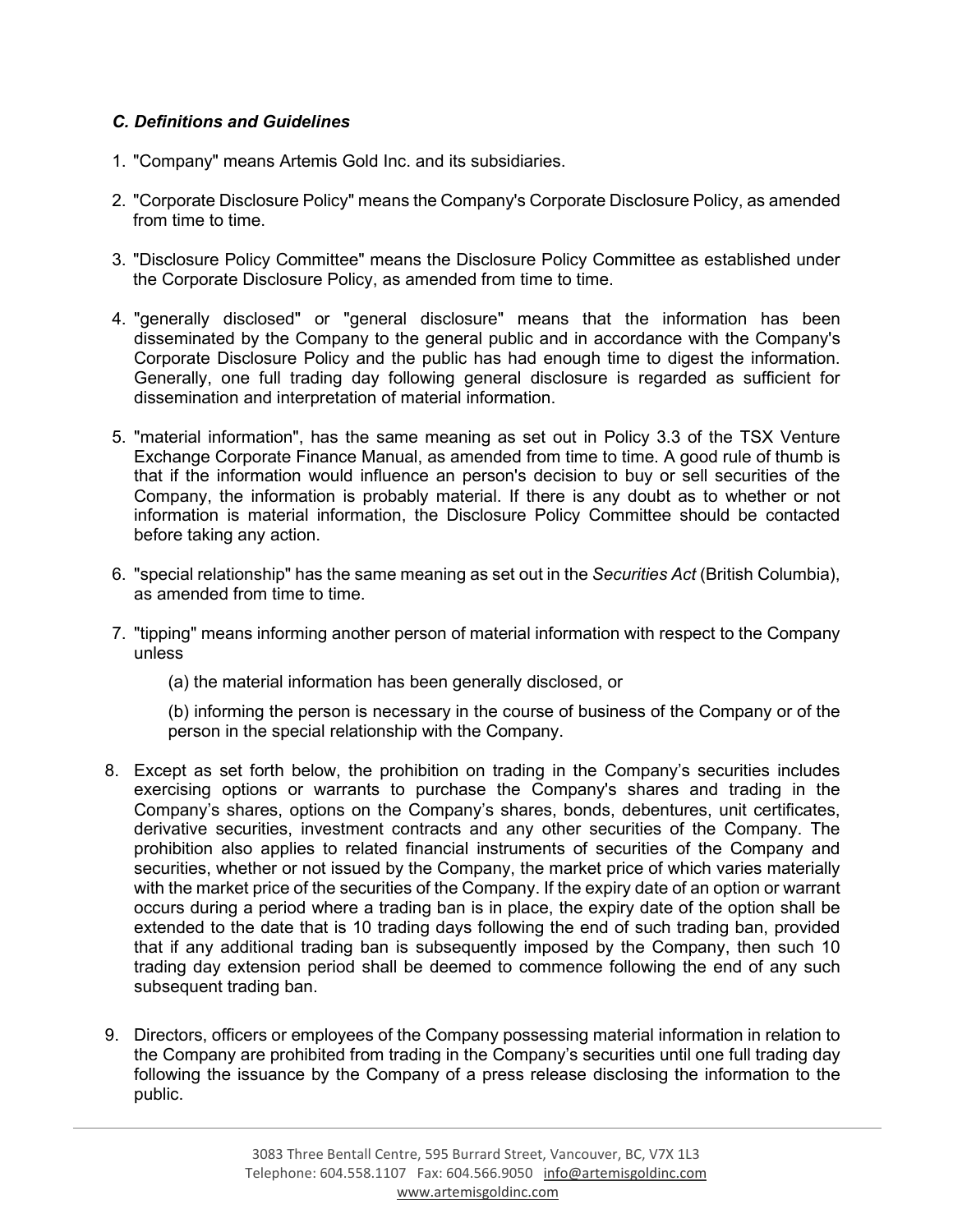10. All directors, officers, and key personnel of the Company and its material subsidiaries are responsible for their own compliance with this policy, applicable laws, including insider reporting requirements, and for paying their own filing fees in relation to any such filings and are encouraged to seek independent legal advice with respect to the same.

# *D. Procedures Regarding Disclosure*

In order to prevent the misuse or inadvertent disclosure of material information, the procedures set forth in the Corporate Disclosure Policy should be observed at all times.

## *E. Potential Criminal and Civil Liability and/or Disciplinary Action*

- 1. Persons who engage in insider trading and/or tipping and/or recommending by participating in any prohibited activities may be subject to serious penalties and consequences. In British Columbia, as of the date of this amended policy, these include:
	- (a) sanctions under securities legislation, such as: (i) fines of up to the greater of \$3,000,000 or three times any profit made by all persons due to such activities; (ii) imprisonment of up to three years; or (iii) both;
	- (b) administrative sanctions under securities legislation, such as "cease trade orders", denial of exemptions under securities legislation and prohibitions from acting as a director or officer of a company; and
	- (c) civil sanctions in which the securities regulatory authority applies to court for any order the court deems appropriate.

A person may be subject to sanctions even where he or she did not profit financially from the prohibited action. In addition to the above sanctions, civil actions can be brought against such person for damages.

2. Employees of the Company who violate this policy may be subject to disciplinary action by the Company, which may include ineligibility for future participation in the Company's stock option or other security-based compensation plans, termination of employment for just cause, or other sanctions or actions as the Company may deem appropriate.

## *F. Additional Prohibited Transactions*

Directors, officers and employee of the Company are prohibited from purchasing financial instruments, including for greater certainty prepaid variable forward contracts, equity swaps, collars, or units of exchange funds, that are designed to hedge or offset a decrease in the market value of the Company's securities.

## *G. Policy Review and Oversight*

The Board of Directors of the Company will review and revise this policy as required from time to time to ensure that it is achieving its purpose. Based on the results of such review, this policy may be revised accordingly. The Disclosure Policy Committee shall be responsible for initiating any such review.